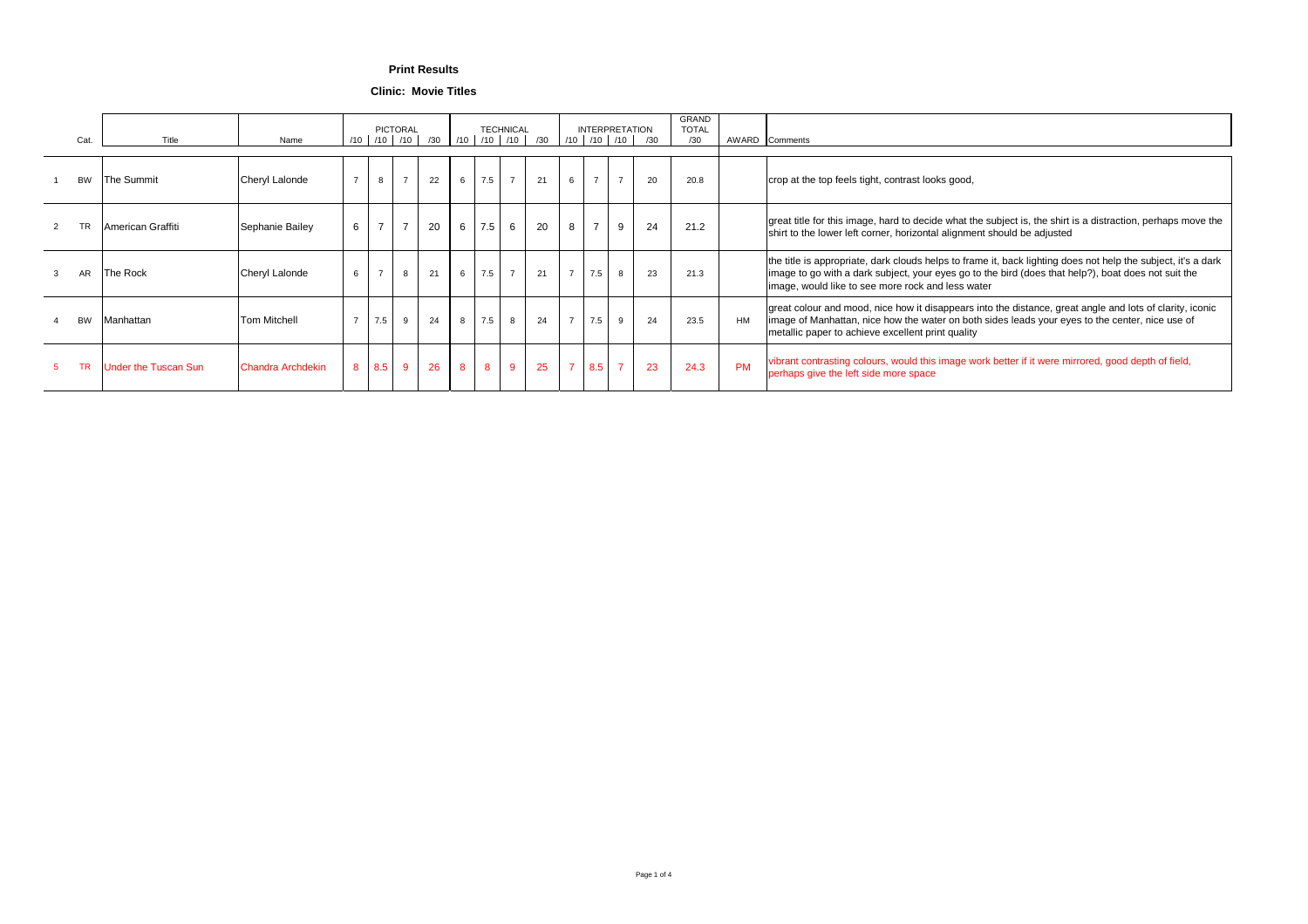|                  | Cat.      | Title                                    | Name                  | /10             | <b>PICTORAL</b><br>$/10$ $/10$ $/30$ |                 |    | /10                      |                | <b>TECHNICAL</b><br>$/10$ $/10$ $/10$ | /30 |                 | <b>INTERPRETATION</b> |                 | $/10$ $/10$ $/10$ $/30$ | <b>GRAND</b><br><b>TOTAL</b><br>/30 | AWARD Comments                                                                                                                                                                                                                                                                             |
|------------------|-----------|------------------------------------------|-----------------------|-----------------|--------------------------------------|-----------------|----|--------------------------|----------------|---------------------------------------|-----|-----------------|-----------------------|-----------------|-------------------------|-------------------------------------|--------------------------------------------------------------------------------------------------------------------------------------------------------------------------------------------------------------------------------------------------------------------------------------------|
|                  |           | <b>ALTERED REALITY</b>                   | Entries: 6            |                 |                                      |                 |    |                          |                |                                       |     |                 |                       |                 |                         |                                     |                                                                                                                                                                                                                                                                                            |
|                  | AR        | <b>The Exorcist</b>                      | Helen Brown           |                 | 5.5   6.5                            | 8               | 20 | 5.5                      | $\overline{7}$ | $6\overline{6}$                       | 19  | $6\overline{6}$ | $\overline{7}$        | $5\overline{)}$ | 18                      | 18.8                                | red looks a little artificial, base at the cross is a bit distracting,                                                                                                                                                                                                                     |
| $2^{\circ}$      | AR        | Nightmare on Elm Street                  | <b>Stacy Muller</b>   | $6\overline{6}$ |                                      |                 | 20 | $6\overline{6}$          | $7.5$ 7        |                                       | 21  | $6\overline{6}$ | 7.5                   | 8 <sup>8</sup>  | 22                      | 20.7                                | good interpretation of the subject, face is too hidden, perhaps crop tighter to the subject, good concept, darken to g<br>a little too bright, bright spot of left tree is distracting as well as green sliver on right side                                                               |
| 3 <sup>1</sup>   | <b>AR</b> | Eternal Sunshine of the<br>Spotless Mind | <b>Richard Kerbes</b> |                 | $\overline{7}$                       | 9               | 23 | $\overline{\phantom{a}}$ | $\overline{7}$ |                                       | 21  | $\overline{7}$  | 7.5                   | 8               | 23                      | 22.2                                | HM<br>perfect time of day lighting, top looks a little washed out, interesting image to look at, perhaps crop it in a little tighter                                                                                                                                                       |
|                  | AR        | Corpse Bride                             | Amanda Sutherland     | 7.5             | 8                                    | 6               | 22 |                          | $7.5$ 8.5      | 8                                     | 24  | 8               | 8.5                   | $\overline{7}$  | 24                      | 23.0                                | HM<br>2 images are well blended, perhaps move the church more to the left and make it less bright                                                                                                                                                                                          |
|                  | AR        | <b>Blade Runner 2049</b>                 | <b>Bas Hobson</b>     | 8               | 8.5                                  | 8               | 25 | 8                        | 8.5            | 9                                     | 26  | 8               | 8.5                   | 9               | 26                      | 25.2                                | nice to see the shadows placed properly, striking image with impact, good placement of the subject, good contrast b<br>HM<br>background (makes the skater stand out), resolution of the skater seems to be higher than the background - not su<br>considering that this is altered reality |
|                  | <b>AR</b> | Dangerous Liaisons                       | Ken Greenhorn         |                 | $7.5$ 9.5                            | 9               | 26 | 9                        | $9.5$ 9        |                                       | 28  | 7.5             | 9                     | 8 <sup>8</sup>  | 25                      | 26.0                                | very strong image and technically well done, amazing lighting, there's a lot of detail that's hard to see making it hard<br><b>PM</b><br>appropriate choice of title                                                                                                                       |
|                  |           | <b>B&amp;W / MONOCHROME</b>              | Entries: 9            |                 |                                      |                 |    |                          |                |                                       |     |                 |                       |                 |                         |                                     |                                                                                                                                                                                                                                                                                            |
|                  | <b>BW</b> | On The Waterfront                        | Angela Wasylow        | 5.5             | 6                                    | $6\overline{6}$ | 18 | $6\phantom{1}6$          | 5.5            | 6                                     | 18  |                 | $5.5$ 5.5             | 8               | 19                      | 18.0                                | not a strong focal point, sky is quite bright, perhaps too much contrast, does the tree on the right help, needs more<br>boats, boat in the bottom right corner does not help the image, bright area on boat is distracting                                                                |
|                  | <b>BW</b> | <b>Black Beauty</b>                      | <b>Philip McNeill</b> |                 | $5.5 \, \, 6.5$                      | 6               | 18 | $6\phantom{1}$           | $\overline{7}$ | 6                                     | 19  | 5.5             | $\overline{7}$        | 6               | 19                      | 18.5                                | good title, nice point of view, good strong contrast, should not have cropped off the hooves, right and left sides coul<br>perhaps a slightly different angle to remove some distractions, difficult subject with a cluttered background                                                   |
|                  | <b>BW</b> | Guess Who's Coming For<br> Dinner        | <b>Emily Schindel</b> | 5.5             | 6                                    | 6               | 18 | 5.5                      | 6              | 6                                     | 18  | 6.5             | 6                     | 8 <sup>8</sup>  | 21                      | 18.5                                | could use a little more symmetry with the cutlery more vertical (or deliberately at more of an angle), lighting is not sy<br>range on the silverware, seems a little off that one plate has lines while the other does not                                                                 |
|                  | BW        | The Birds                                | <b>Judy Salloum</b>   | $5\overline{)}$ | 6.5                                  | 8               | 20 | $5\overline{)}$          | 6              |                                       | 19  | $5\overline{)}$ | 6                     | 8               | 19                      | 19.2                                | nice leading lines in the branches, perhaps too many branches, vignette adds to the image                                                                                                                                                                                                  |
| 11               | <b>BW</b> | Cocoon                                   | <b>Judy Salloum</b>   | 5 <sup>5</sup>  | 6.5                                  |                 | 19 |                          | $5.5$ 6.5 7    |                                       | 19  | $6\overline{6}$ | 6                     | 9               | 21                      | 19.5                                | does not appear to be a true monochrome image, too much surrounding the subject makes the image look cluttered<br>placement of the subject, clone out the bright spot in the shadow, poor time-of-day lighting, background is a little too                                                 |
|                  | BW        | Up in Smoke                              | <b>Barry Singer</b>   | 7.5             | 8                                    |                 | 20 |                          | $7.5$ 7.5 7    |                                       | 22  | 7.5             | 8                     | $\overline{7}$  | 23                      | 21.3                                | bright spot bottom right corner is distracting (or not), good lighting on the building and smokestacks, perhaps show                                                                                                                                                                       |
|                  | <b>BW</b> | <b>The Borderlands</b>                   | Dale Boan             | 8               |                                      | 9               | 24 |                          | $7.5$ 7        |                                       | 22  | 8.5             |                       | 8 <sup>8</sup>  | 24                      | 23.0                                | tells a strong story, has a lot of visual impact, perhaps add a vignette, darker pants would help the make the subject<br><b>HM</b><br>face stirs up a lot of emotion, the coincidental placement of the lights near his hands seems to work well                                          |
|                  | <b>BW</b> | <b>The Grudge</b>                        | <b>Stacy Muller</b>   |                 | $8\phantom{1}$                       | $9^{\circ}$     | 24 |                          | 8 <sup>°</sup> | 9                                     | 24  | 8 <sup>8</sup>  | 7.5                   | 9               | 25                      | 24.2                                | <b>PM</b><br>strong image with good lighting, needs to be more light on the subject's face                                                                                                                                                                                                 |
| 15 <sup>15</sup> | <b>BW</b> | <b>The Vanishing</b>                     | Nina Henry            | 8               | 7.5                                  | 9               | 25 | 8 <sup>8</sup>           | 8 <sup>8</sup> | 8                                     | 24  |                 | $7.5$ $7.5$           | 9               | 24                      | 24.2                                | lots of lines and textures, good tonal range, good sky treatment (matches the mood to the image), perhaps could us<br><b>PM</b><br>left, good detail in the darker parts                                                                                                                   |
|                  |           |                                          |                       |                 |                                      |                 |    |                          |                |                                       |     |                 |                       |                 |                         |                                     |                                                                                                                                                                                                                                                                                            |

, darken to give it more mood, grass is od contrast between the subject and und - not sure if this is good or bad aking it hard to understand, needs more of a leading line to the t sides could use some cropping, ting is not symmetrical, good tonal look cluttered, perhaps a different I is a little too bright rhaps show a bit more of the building e the subject stand out, the look on his aps could use a little more room at top

## **Digital Results**

## **Clinic: Movie Titles**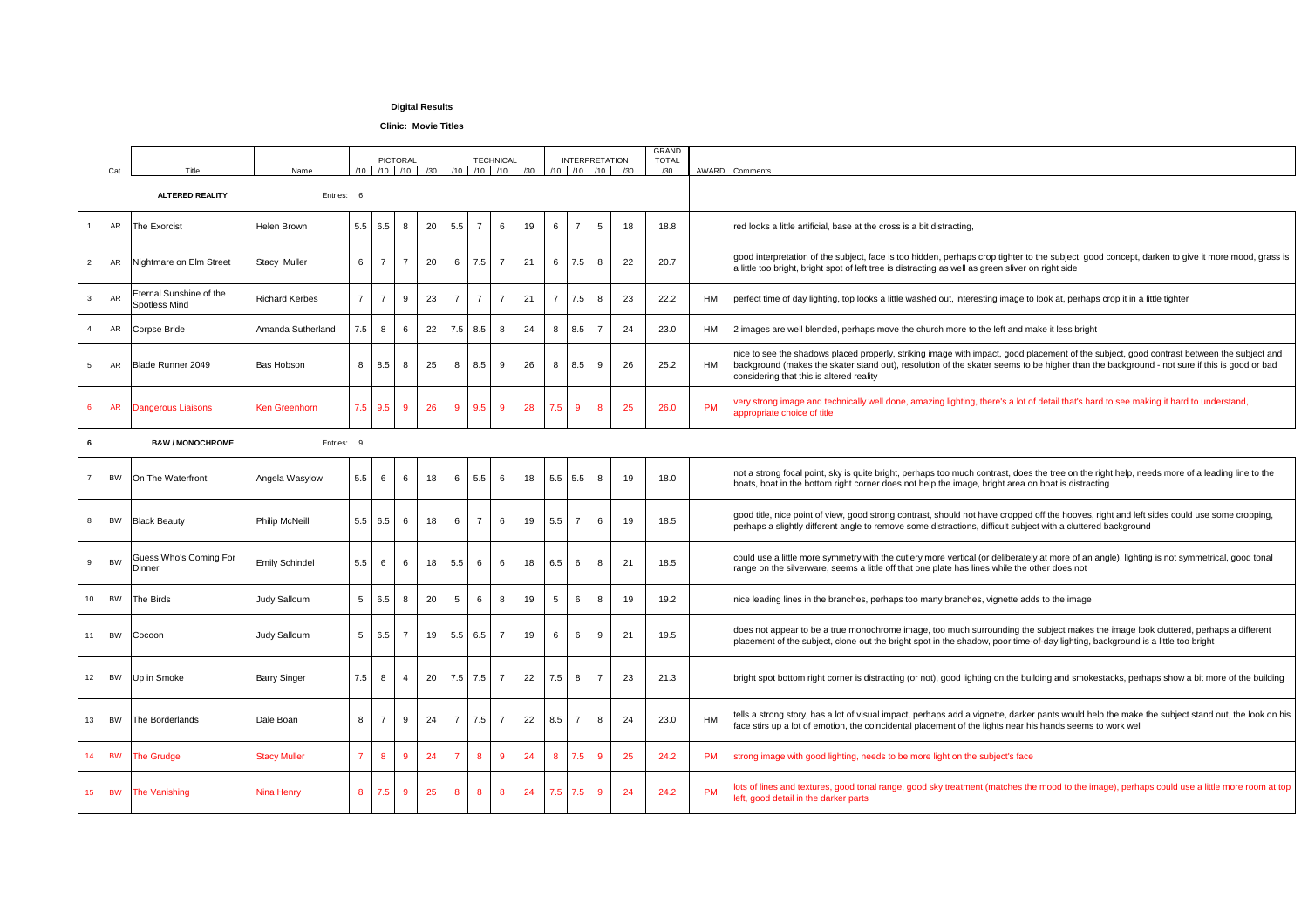

| 15              |           | <b>TRADITIONAL</b>              | Entries: 38           |                 |                   |                |    |                 |                                  |                |    |                |                                                         |                 |    |            |                                                                                                                                                                                                              |
|-----------------|-----------|---------------------------------|-----------------------|-----------------|-------------------|----------------|----|-----------------|----------------------------------|----------------|----|----------------|---------------------------------------------------------|-----------------|----|------------|--------------------------------------------------------------------------------------------------------------------------------------------------------------------------------------------------------------|
|                 | <b>TR</b> | Christine                       | <b>Philip McNeill</b> |                 | $6\phantom{1}6$   | 6              | 18 |                 | 6.5   6.5                        | 6              | 19 |                | 6.5   6.5                                               | 8 <sup>1</sup>  | 21 | 19.3       | light source is too direct to give it a 3-dimensional feel, try a lower perspective to shoot through the vehicle, needs a different foreground                                                               |
| 17 <sup>2</sup> | TR        | School of Rock                  | Barbara Rackel        | $6\overline{6}$ | 6.5               | 6              | 19 | $6\overline{6}$ | $6\phantom{1}6$                  | $\overline{z}$ | 19 |                | 6.5                                                     | 9               | 22 | 19.7       | good title, nice texture in the rock, a bit blown out in the bottom left,                                                                                                                                    |
| 18              | TR        | 12 O'clock                      | Norm Buker            |                 | $\overline{7}$    | $\overline{4}$ | 17 |                 | 6   7.5                          |                | 21 | $\overline{7}$ | $\overline{z}$                                          | 8               | 22 | 19.8       | nice clean and simple, square format would be better, seems a bit off centre, perhaps rotate the subject slightly                                                                                            |
| 19              | TR        | Doc Holidays Revenge            | Donna Tiffin          | 6.5             | $\overline{7}$    | 8              | 22 |                 | $6.5$ 7.5                        |                | 21 | 6              | 6.5                                                     | $\overline{7}$  | 20 | 20.7       | sky could use some darkening or crop more of it out (does not match the mood of the water), detail in the water is nice, title needs a l<br>horizon is a bit off                                             |
| 20              | <b>TR</b> | October Sky                     | lan Sutherland        | $6.5$   7.5     |                   | $-7$           | 21 | 6.5             | 8                                | $\overline{7}$ | 22 |                | $6.5$ 7.5                                               | $\overline{7}$  | 21 | 21.2       | nice strong silhouette, perhaps too much sky, perhaps try to straighten the trees vertically a bit                                                                                                           |
| 21              | <b>TR</b> | <b>Nuts</b>                     | Norm Buker            | 6.5   6.5       |                   | $\overline{7}$ | 20 | 6.5             | $6\overline{6}$                  |                | 20 |                | 8   6.5                                                 | 10              | 25 | 21.3       | a mixture of upper and lower and lower case, perhaps a straight down vantage point to get all the nuts in focus, the vertical line betw<br>papers should be cloned out                                       |
| 22              | <b>TR</b> | Heaven Can Wait                 | <b>Howard Ruston</b>  | 6               | 7.5               | 8              | 22 |                 | $6.5$ 7                          | $\overline{7}$ | 21 | 6.5            | $\overline{7}$                                          | 9               | 23 | 21.5       | horizon is crooked perhaps crop some of the bottom out or show more detail, make where the light hits the water the main focal point                                                                         |
| 23              | TR        | Alien Resurrection              | Donna Tiffin          | 6 <sup>1</sup>  | $\vert 7.5 \vert$ | $\overline{7}$ |    |                 | 21   7   7.5                     | $\overline{7}$ | 22 | $\overline{7}$ | $\overline{7}$                                          | 9               | 23 | 21.7       | picnic table in the background is distracting, the base gives the image a sense of depth                                                                                                                     |
| 24              | <b>TR</b> | Armageddon                      | <b>Howard Ruston</b>  |                 | 7.5               | 8              | 23 | $\overline{7}$  | $\overline{7}$                   | $\overline{7}$ | 21 |                | 7 7.5                                                   | $\overline{7}$  | 22 | 21.7       | limage has a menacing look to it, perhaps crop the top down a bit                                                                                                                                            |
| 25              | <b>TR</b> | <b>For Whom The Bell Tolls</b>  | Helen Brown           | 6.5             |                   |                | 21 | $6\overline{6}$ | $\overline{7}$                   |                | 20 | $\overline{7}$ | $\begin{array}{ c c }\n\hline\n\text{7.5}\n\end{array}$ | 10              | 25 | 21.7       | would like to see the top of the arch, make it more symmetrical being that it is that close, cluttered background                                                                                            |
| 26              | <b>TR</b> | <b>Fried Green Tomatoes</b>     | Chandra Archdekin     |                 | 6.5               | 6              | 20 | $\overline{7}$  | $\overline{7}$                   | $8\phantom{1}$ | 22 | $\overline{7}$ | $\overline{7}$                                          | 10 <sup>1</sup> | 24 | 21.8       | nice texture and colour and depth, clone out the distracting corners and bright spots at the bottom (BORDER PATROL)                                                                                          |
| 27              | <b>TR</b> | The Birds                       | lan Sutherland        | $6.5$ 7.5       |                   | $\overline{7}$ | 21 |                 | $6.5$ 7                          |                | 21 |                | $6.5$ 7.5 10                                            |                 | 24 | 21.8       | perhaps too many birds, perhaps leave out the water and sky and make it an abstract with only birds                                                                                                          |
| 28              | <b>TR</b> | A River Runs through It         | <b>Muriel Miller</b>  |                 | 8                 | 9              | 23 | $\overline{7}$  | 7.5                              |                | 22 |                | 7 7.5                                                   | $\overline{7}$  | 22 | 22.0<br>HM | interesting textures in the foreground, background is too bright, good subject to work with                                                                                                                  |
| 29              | TR        | Lilies of the Field             | <b>Gordon Sukut</b>   | 6.5             | $\overline{7}$    | 8              | 22 | $\overline{7}$  | $7.5$                            |                | 22 | $\overline{7}$ | $\overline{\phantom{0}}$                                | 9               | 23 | 22.0<br>HM | nice colour contrast, some detail lost in the right side, perhaps too much saturation, tips are too close to the edges                                                                                       |
| 30              | <b>TR</b> | <b>Ice Age</b>                  | <b>Ron Cooley</b>     |                 | $\vert 7.5 \vert$ | 9              | 24 | $\overline{7}$  | $\begin{array}{ccc} \end{array}$ | 8              | 22 | 7 <sup>7</sup> | $\overline{7}$                                          | $\overline{7}$  | 21 | 22.2<br>HM | interesting textures, good mood portrayed here, dark spot on left side of horizon is distracting, perhaps tones are too warm for the su<br>rocks pull you into the photo                                     |
| 31              | <b>TR</b> | Compadres                       | <b>Kathy Meeres</b>   |                 | 6.5               | $\overline{7}$ | 21 |                 | $7.5$ 7                          | 9              | 24 | 8              | $\overline{z}$                                          | 8               | 23 | 22.3<br>HM | good detail in the faces considering where the light comes from, background adds to the story, good directional lighting, perhaps incli<br>of their shadows                                                  |
| 32              | <b>TR</b> | The Shape of Water              | <b>Muriel Miller</b>  | 6.5             | $\overline{7}$    | 8              | 22 | $\overline{7}$  | 7.5                              | 8              | 23 | 8              | $\overline{\phantom{0}}$                                | 8               | 23 | 22.3<br>HM | colours are not as strong as they could be, highlights are too bright                                                                                                                                        |
| 33              | <b>TR</b> | Horse Whisper                   | <b>Emily Schindel</b> |                 | 8                 | 9              | 23 |                 | $6.5$ 7.5                        |                | 21 |                | $7 \mid 7.5 \mid$                                       | 9               | 24 | HM<br>22.5 | nice tight crop in on the subjects, nice to see the hand there, perhaps make the background a darker green, her face is a little too rec<br>of the blue thing, would be nice to see more of the horse's face |
| 34              | <b>TR</b> | Lord of The Flies               | <b>Barbara Rackel</b> | $6.5$   $7.5$   |                   | 8              | 22 | $\overline{7}$  | 7.5                              | 8              | 23 | 8              | $\overline{\phantom{a}}$                                | 8               | 23 | 22.5<br>HM | dappled lighting works well, good sharp detail, brighten the eyes to enhance the mood                                                                                                                        |
| 35              | <b>TR</b> | Once Upon a Time in the<br>West | Angela Wasylow        | 7.5             | $\overline{7}$    | 8              | 23 | $\overline{7}$  | $\vert 7.5 \vert$                | 9              | 24 |                | 8   7.5                                                 | 6               | 22 | HM<br>22.5 | llots of great interesting detail in this image, all very western except for the metal siding, boots need to be more "worn", perhaps a B&<br>work well                                                       |
|                 | <b>TR</b> | <b>Forrest Gump</b>             | <b>Richard Kerbes</b> |                 | 7.5               | 8              | 23 |                 | 7.5                              |                | 22 | 8              | 7.5                                                     | 9               | 25 | 22.8<br>HM | limage suits the title, the more you look at it the more interesting it gets, good capture (does not look like a staged photo)                                                                               |